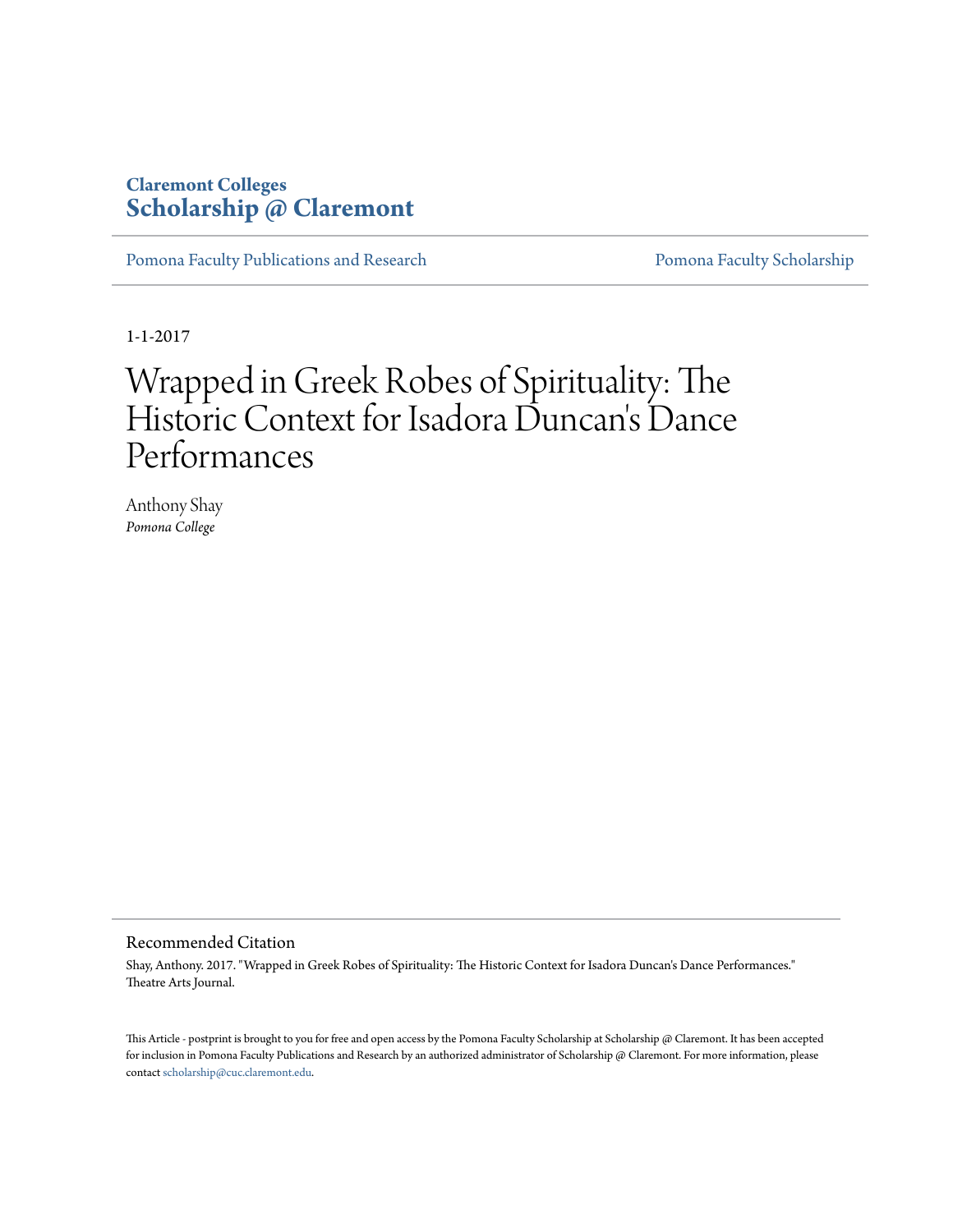## **Wrapped in Greek Robes of Spirituality: The Historic Context for Isadora Duncan's Dance Performances Anthony Shay**

In this paper I will not focus on the tempestuous love affair of Gordon Craig and Isadora Duncan, as brief, all-consuming and incandescent as it was, but rather on Duncan's approach to her art, and the context within which it developed, including their shared viewpoint regarding the classic aesthetic of ancient Greece as foundational to their aesthetic expression. It should be briefly noted that one of her biographers, Victor Seroff, who knew her personally, was convinced that for Isadora, Gordon Craig was a paramount figure in her life. "While seeing his failings, she admired, respected, and loved him more than any other man in her life" (1971, 81). Of Isadora, Craig declared, "she was the only true dancer he had ever seen" (Kurth 2001, 133). She was his inspiration, his muse. However in his profound misogyny, he resented any woman who might occupy that role, and Duncan was well aware of this and how corrosive his ambiguous feelings were to their relationship, which burned out within two years. She wrote in her autobiography "his jealousy as an artist, would not allow him to admit that any woman could really be an artist" (1928 183-186). His son and biographer Edward A. Craig agreed with Isadora and wrote: "He felt admiration for what had been to him the greatest artistic experience in his life, resentment that this revelation should come from a woman" (quoted in Kurth 2001, 134). What they shared on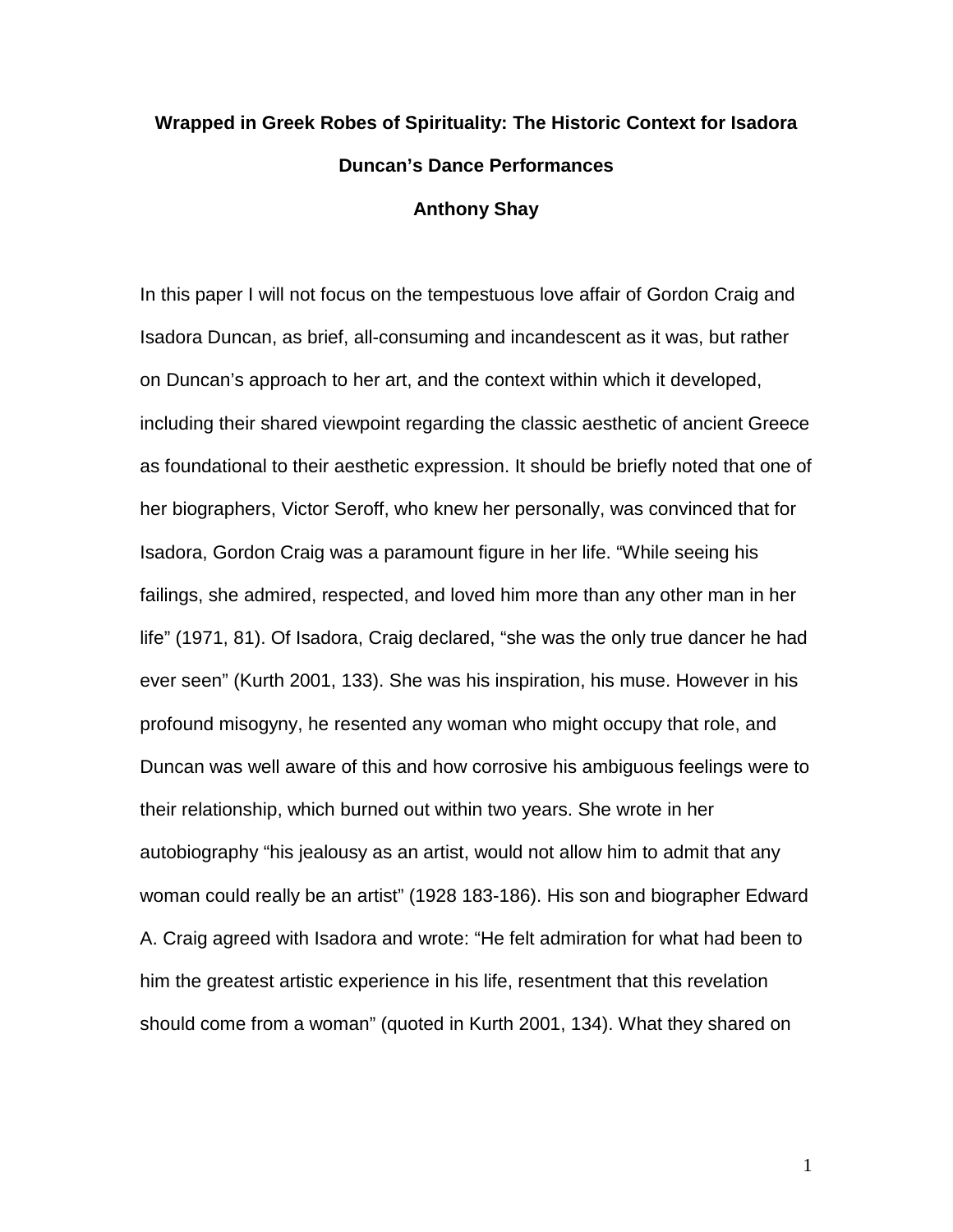the artistic level was "a sense of proportion and the Greek ideal," a subject to which I will return (Kurth 2001, 134).

Thomas Leabhart, my colleague in the Theatre and Dance Department at Pomona College, uncovered an interesting observation that Gordon Craig at the very end of his essay "The Art of the Theatre: The First Dialogue" wrote: "Since you have granted all I asked you to permit, I am now going to tell you out of what material the artist of the theatre of the future will create his masterpieces. Out of ACTION, SCENE, and VOICE. Is it not very simple? And when I say *action*, I mean both gesture and dancing, the prose and poetry of action. And when I say *scene*, I mean all which comes before the eye, such as the lighting, costume, as well as the scenery. And when I say *voice*, I mean the spoken word or the word which is sung, in contradiction to the word which is read, for the word written to be spoken and the word written to be read are two entirely different things." Leabhart says: "This is the part that everyone knows. But the part one does not know, unless one digs around in the papers at the Bibliotheque National in Paris is this: In some pencil notes on the back of a Decroux performance program, Edward Gordon Craig wrote:

YG the Voice

ID the Movement

AA the scene

AA is certainly Adolph Appia, and ID is definitely Isadora Duncan. I am trying to find out who YG is" (Personal Communication Nov. 15, 2012).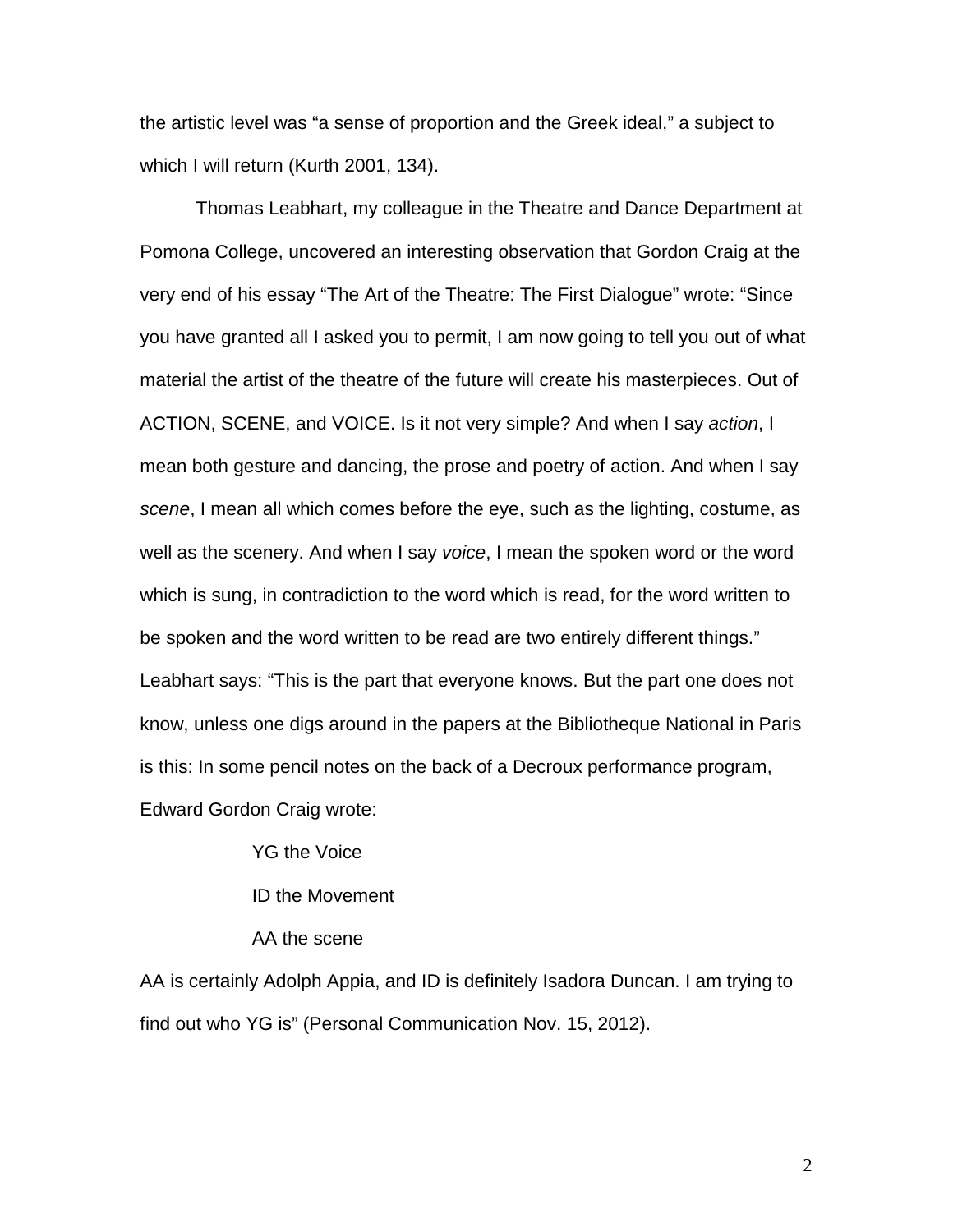However carnal the relationship between the two was, there were also practical aspects that the two brought to one another on a more practical and artistic level that I will mention briefly that show Craig's interest in Duncan's art. First, on the most practical level, when Craig and Duncan first began to have a serious relationship, Isadora's business had been arranged by her brother Augustin, who was "a lovable person, but hardly a business man" and Craig attempted to remedy that (Seroff 1971, 94). Craig brought some rational shape to the management of Duncan's career through putting her under the organization of Maurice Magnus who was to "organize everything on a truly businesslike basis—at a rented office with a secretary" (ibid). They opened a joint bank account, but only Isadora was able to contribute to it.

The second contribution Craig made was to redesign all of her publicity material and ensured that drawings of her dancing were to accompany her on her tours and to be exhibited in the foyers of theaters where she performed as well as on posters advertising her performances in the streets of the cities in which she appeared. "Thus, Isadora's association with Craig was not merely emotional" (Seroff 1971, 95).

In this paper I want to address Craig and Duncan's shared interest in ancient Greek art, which is the context within which Isadora Duncan developed her art, the various influences that inspired her choreography, and the historical time period that influenced the decisions that she made. I want to make several preliminary comments before proceeding to the main claim that I am making, which is that Isadora Duncan, Ruth St. Denis, and other "barefoot" dancers were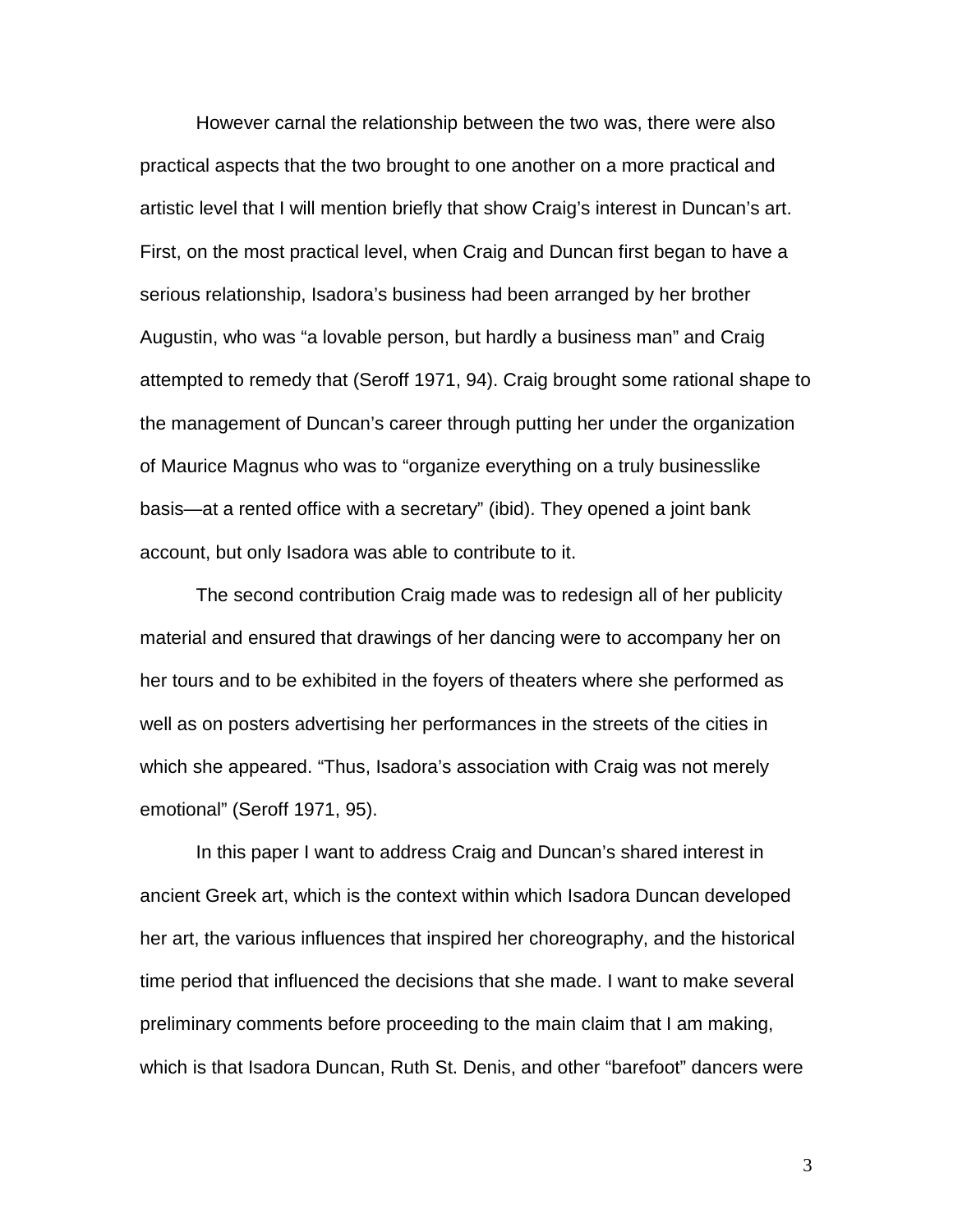not the mothers or grandmothers or inventors of modern dance, as is repeated as if it were a religious tenet of faith in dance history courses across the nation, a point that I made in an earlier study. (Shay 2008). Rather, I will make the case that Isadora was an impressionistic dancer, who like the other barefoot dancers, left no lasting pedagogical technique, that is a method of movement that could be conveyed to others as a means of teaching, as was in fact the case with one of the true mothers of modern dance, Martha Graham. "Graham's radical movement was inspired to some extent by her German counterpart Mary Wigman, but it was fed by her own uncompromising determination to forge a new aesthetic—one that would express the surging vitality, hard edge, and revolutionary spirit of the American Dancer" in which Graham moved in the exact opposite direction of her mentors St. Denis and Ted Shawn with their "decorative excesses" in the words of dance historian Henrietta Bannerman. (2010, 262- 263).

Irma Duncan, one her six protégées, known as the Isadorables, who ran her dance school, described Isadora's attempts at teaching: "Her method consisted in demonstrating the sequence of a dance perfectly executed by herself. Then, without demonstrating step by step, she expected her pupils to understand immediately and repeat it" (quoted in Seroff, 1971, 183). Seroff notes, "she arrived at the depressing conclusion that she did not know how to teach" (ibid., 182).

Duncan herself said: "I hate dancing. I am an *expressioniste* of beauty. I use my body as my medium, just as the writer uses his words. Do not call me a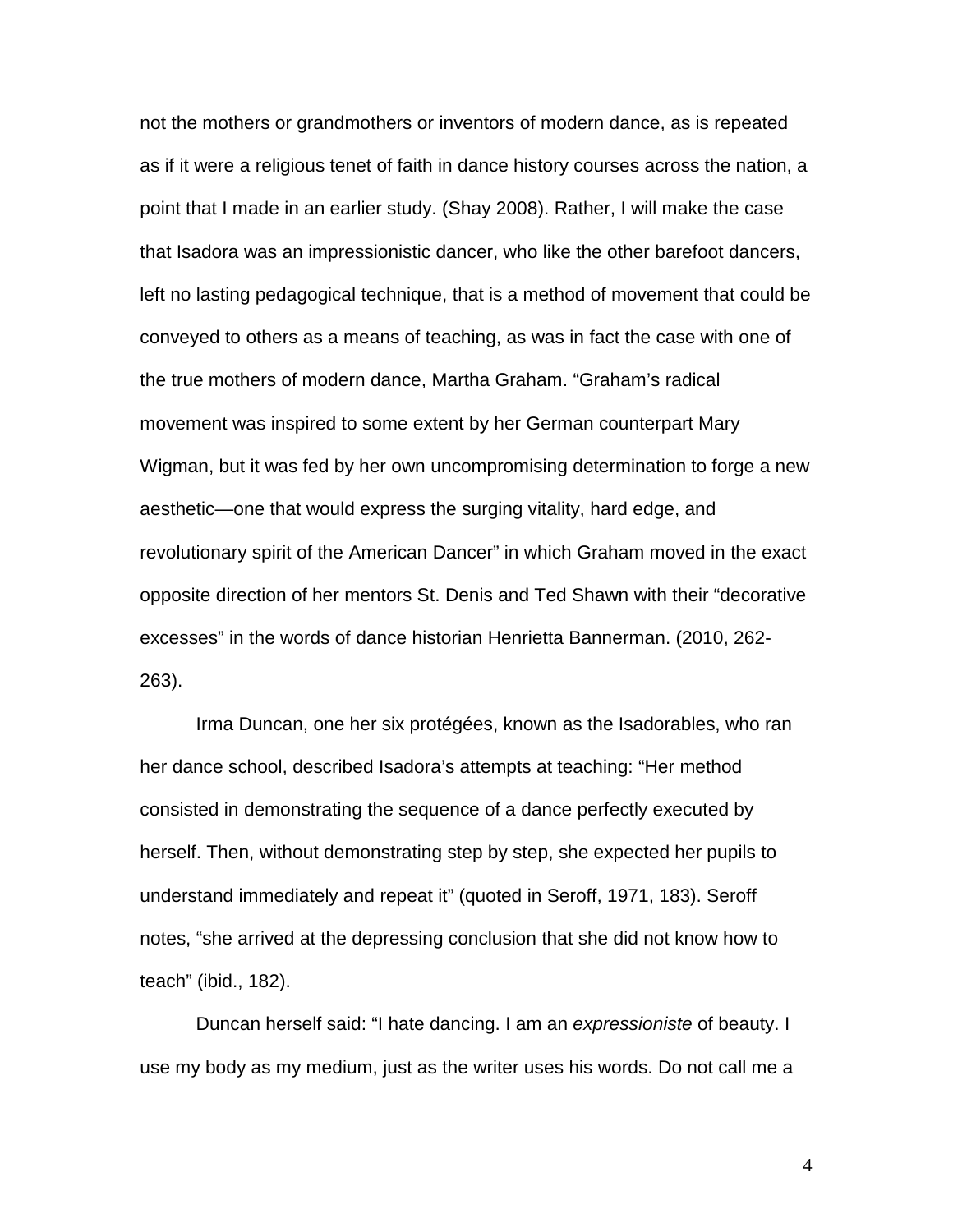dancer" (quoted in Kurth 2001, x). I will argue that the genius of Isadora Duncan lay in the profound stage charisma that she undoubtedly possessed. Few observers of her work could express what she did in clear, choreographic language, but rather, they attempted to convey that which eludes words of description because of her command of the stage, her sheer power of presence. But, toward the end of her career, her impressionistic choreographies were the last gasp of nineteenth-century Antique Greek Urn Dancing rather than the gateway to a new dance genre, just as St. Denis old-fashioned impressions of "oriental" dances constituted a dead end to a largely nineteenth-century love of exoticism.

In this paper I suggest that Isadora Duncan was very much a product of the long nineteenth century. Dance historian Lillian Loewenthal notes, "During the twenties she voiced her concern about the trendy avant-garde movement in the arts around her" (1993 7). That would certainly have included dancers like Martha Graham. She adds "With the individualism of her approach to art, the demarcating line between the traditional dance and the modern esthetic she proposed was irrevocably drawn" (ibid.) I differ from Loewenthal on which side of that line Duncan stood. That concern about the avant-garde would certainly have included the revolutionary choreographic art that Graham, Humphrey, Wigman. and Tamaris were creating, placing Duncan on the opposite side of that aesthetic chasm, rather than on the modern side.

In fact her movements, according to reconstructions and descriptions, ran to the simple: running, skipping, simple turning, striking poses, etc. Loewenthal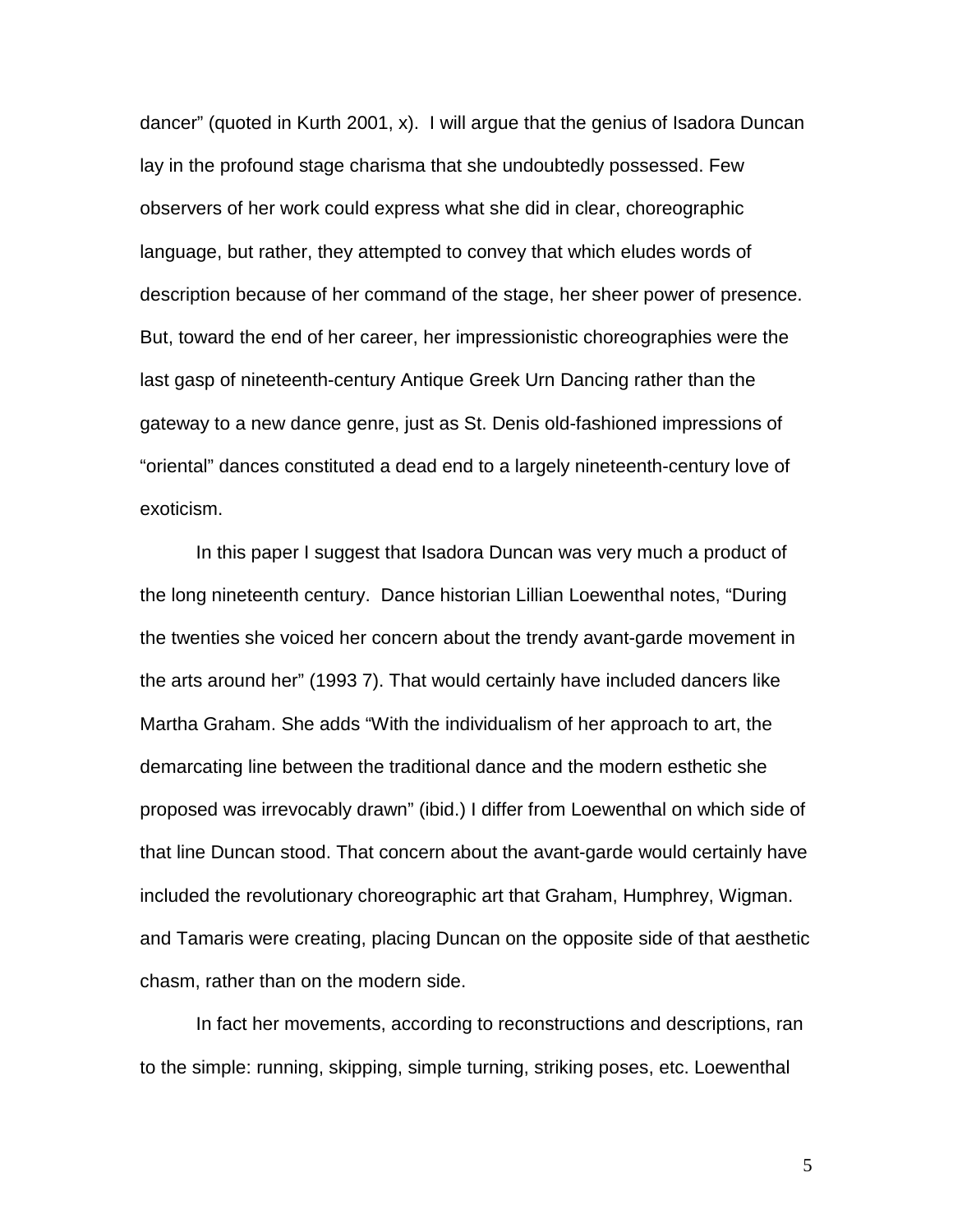writes, "She walked, ran, strode, skipped, jumped, leapt, knelt, reclined, fell, spun crouched lunged, galloped" (1993, 10). The music that she used, such as the Romantic Chopin and other nineteenth-century composers, provides another clue to her romantic aesthetic bias. **1**

She was most likely self-taught and very much influenced by Francois Delsarte and his disciple Genevieve Stebbins, as was all of America and Europe where "emotional expression" and "classical statue posing" were the rage. So ubiquitous was Delsarte and his disciples that George Bernard Shaw said that Delsarte had founded a "quack religion." Dance historian and critic Ann Daly observes that Isadora Duncan appropriated "the dominant discourses of the 1880s and 1890s—evolutionary theory, Hellenism, and physical culture, to name a few" (1995, 17).

In order to contextualize the world in which Duncan, born in San Francisco in 1877, created her career, we have to consider several points. First, in her time and place, she was considered a great beauty, and being the intelligent woman that she was, she capitalized on it, and parlayed that beauty into a fortune, until it failed her late in her career. Her first audition ended in failure because the manager of the theatre said that her dance was "more suited to a church." (Kurth 2001, 30). His comments were not lost on her. She now took to wrapping herself in classical uncorseted, gauzy, limb-revealing garments that titillated the male part of her audiences, while inspiring the female part. Loewenthal describes her dances as "completely devoid of the erotic" (1993, 10). Thus, her sensuality could be shown to be hidden under the respectability of being wrapped in the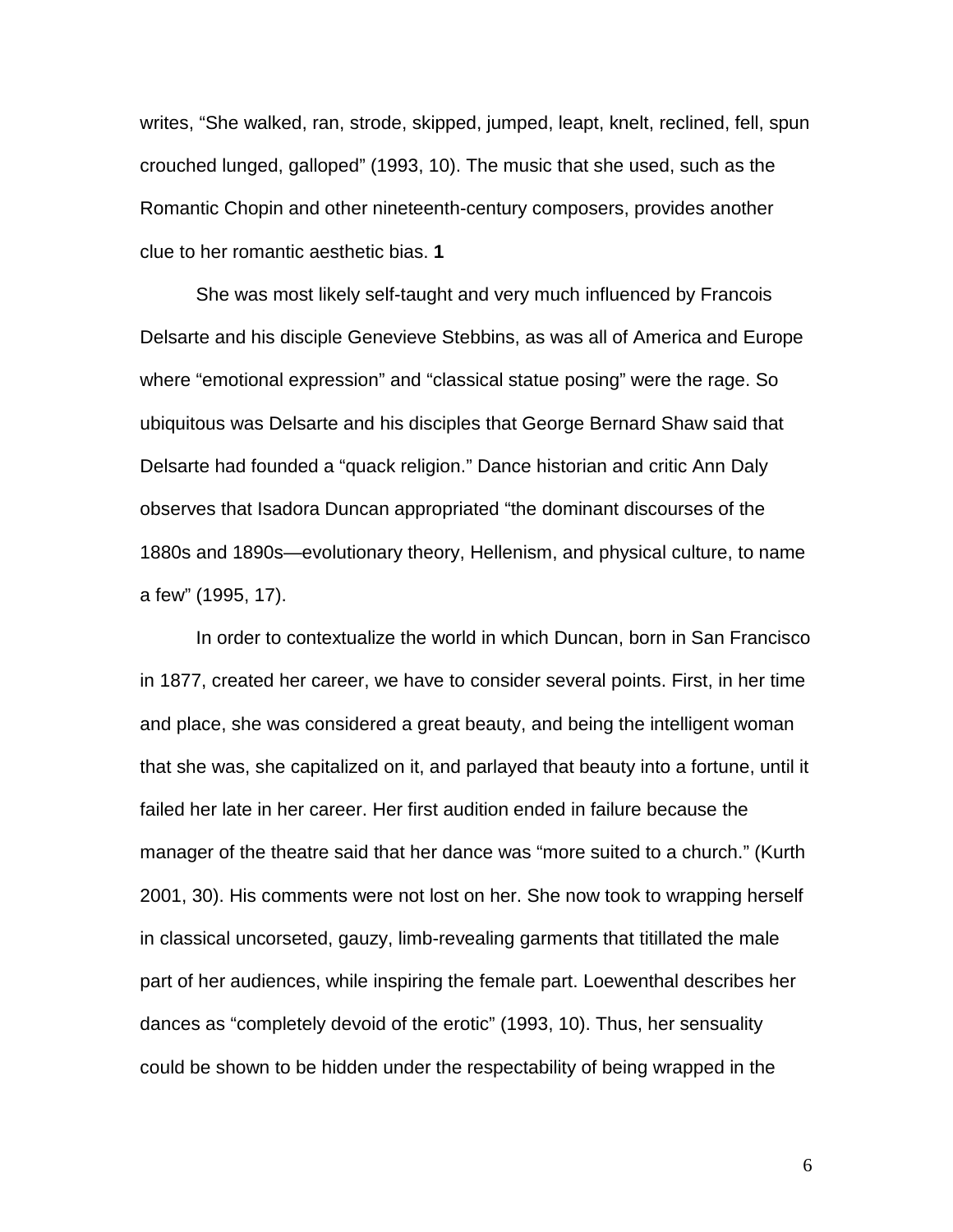spirituality and classical historical associations of ancient Greece, a powerful image in the late nineteenth century, due to the influence of Winkelmann.

What is often forgotten is that Isadora was not the first to think of using Greek clothing and poses; the earliest mention we have of this was a century earlier: "During the late 1780s, [Sir William] Hamilton's mistress, and later wife, Emma, developed and displayed her famous 'Attitudes' for guests attending his Naples home. This dancing of sorts was inspired by both pose and dress on ancient works of art, and to some extent by the Greek vases in Hamilton's own collection" (Smith 2010, 79). She was thus able to provide those guests with a provocative view of her nearly nude body. "Not all 'antique dancing' disappeared around 1820: some survived as part of the 'night scene.' 'Greek dance' was an excellent pretext for women to undress; thus the 1841 London edition of *The Swells' Night Guide through the Metropolis* directs young gentlemen in search of an enjoyable night about town in London to the 'Temples of Voluptuousness,' etc., where one could view 'the slightly veiled daughters of Venus'" quoted in Narebout 2010, 43).

Second, she lived in an era in which women who performed in public, whether acting, or worse dancing, were equated with prostitutes. It is at this point that I wish to address the oft-mentioned notion that Duncan and other barefoot dancers were turning their backs on classical ballet, hardly a more respectable art than dancing in musicals in that period. This was patently untrue. There were no real ballet companies outside Russia, France, Italy and Denmark. Dance historians Nancy Reynolds and Malcolm McCormick state: "It is popularly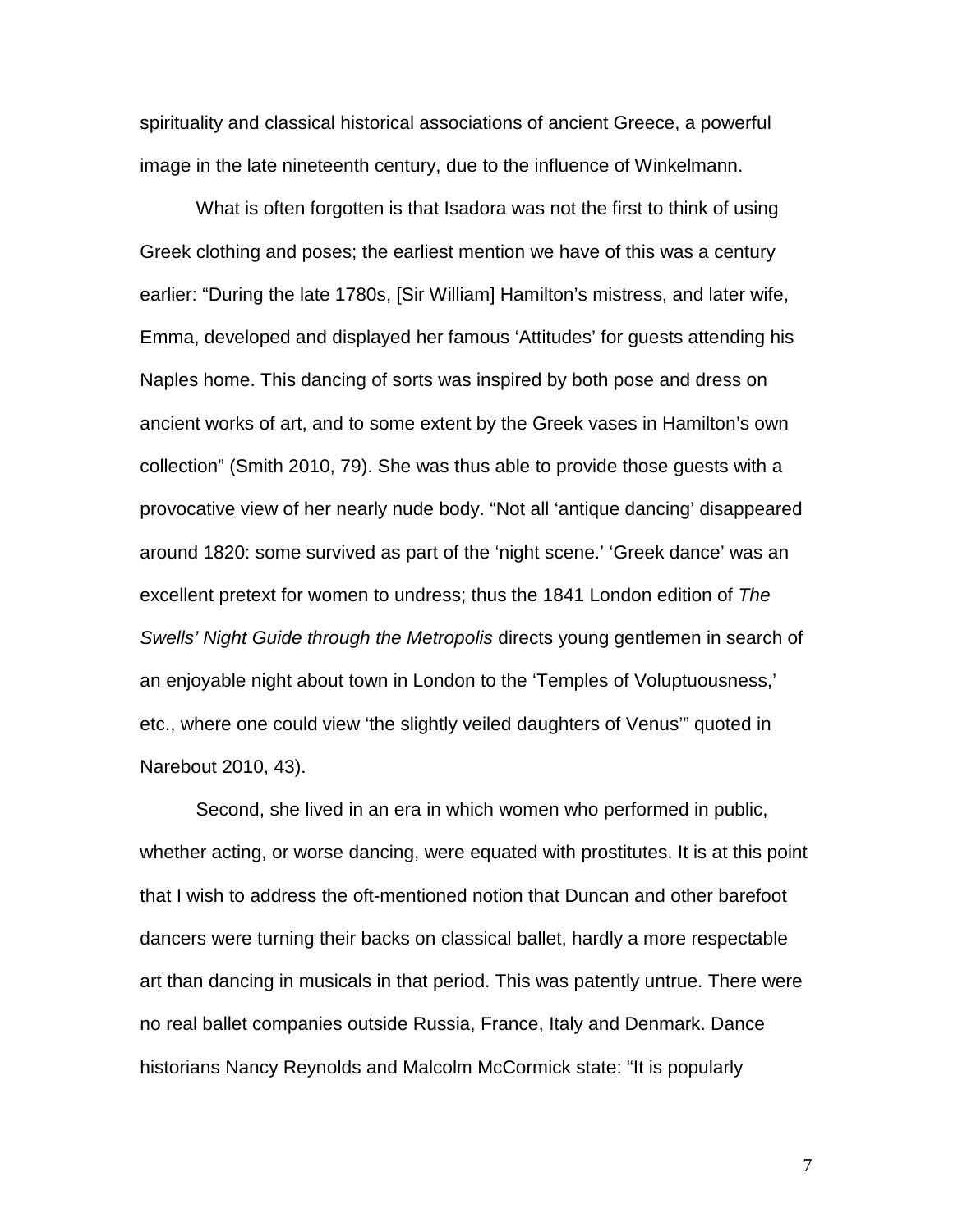believed that these creators of a new dance were rebelling against 'the ballet.' But none, in her formative years, was in a position to see any ballet worthy of the name" (2003, 2). Aside from ballroom dancing, the only form of dance that women of that period performed, and all of these women had to perform it, at least briefly early in their careers, was skirt dancing, the primary form of dance on Broadway and London stages, which from all descriptions was similar to the can can and consisted of step dancing with high kicks and the shaking of the skirt to reveal the sexy, at least to the men of that period, undergarments of the dancer.

The answer to women with artistic ambitions or who at least did not wish their appearances equated with prostitution, quickly abandoned this form of dance and turned to spirituality to provide a respectable cover for dancing in revealing costumes. That spirituality was found in ancient Greece and the orient. "Just as Ruth St. Denis's gimmick was the 'exotic' and Loie Fuller's was the 'picturesque,' so Duncan's was the 'classical'" (Daly 1995, 103). Thus, we see the figures of Greek goddesses and Salome flooding stages and drawing rooms as Isadora, Ruth St. Denis, Maud Allen and Mata Hari donned clinging robes and bejeweled bras to show their new interpretive art, and for the time period, a considerable expanse of their anatomy.

Although she drew large audiences, not everyone was equally impressed by her dancing or her Greek references. The astute Count Harry Kessler, who saw her in Berlin in 1903 at the Krolloper commented sharply,

Both van de Velde and I took an equally strong dislike to Duncan. She is affected, with a sentimental fluttering of the eyes, has only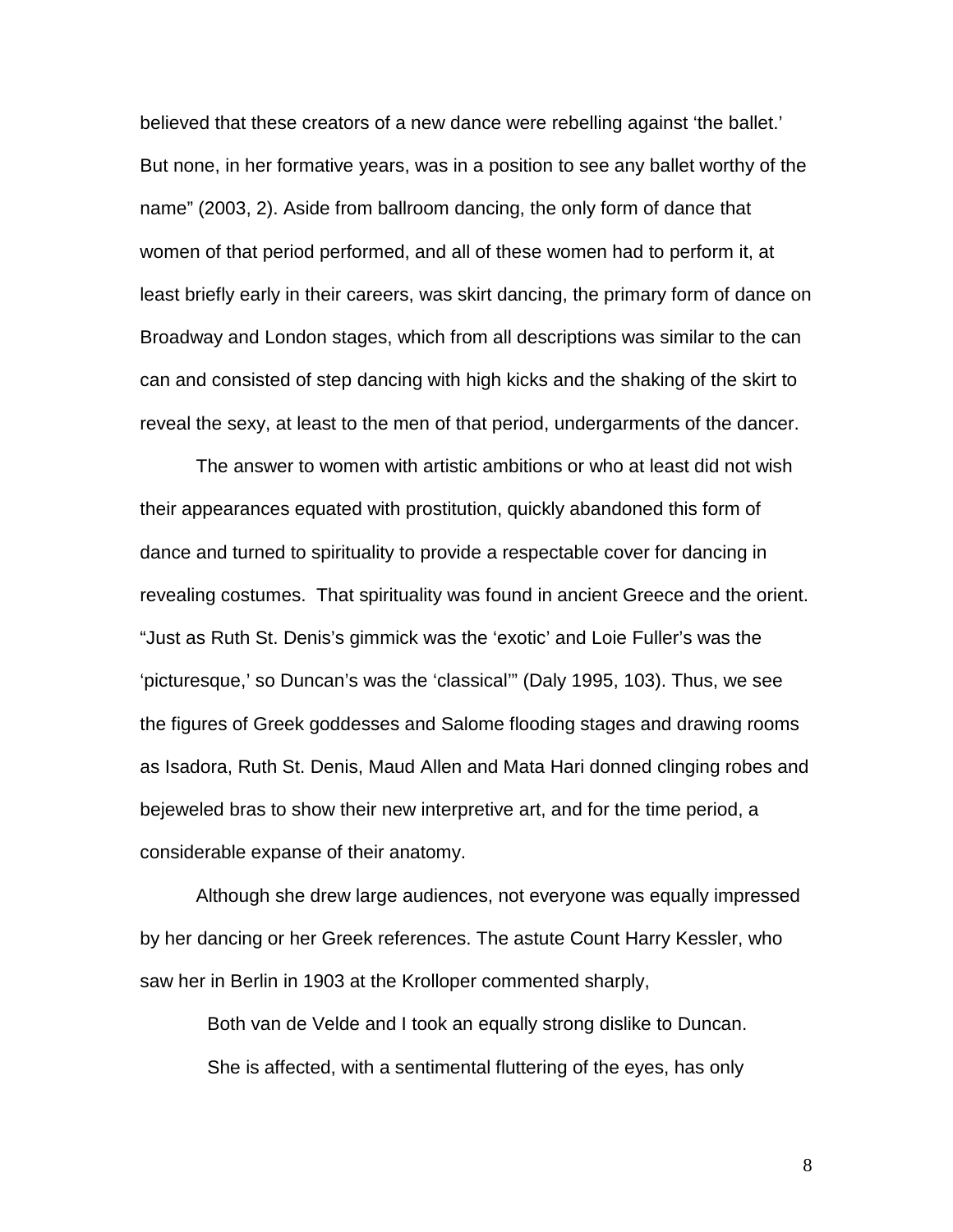one movement which she repeats until it's painful, dances without rhythm and without passion, and has in common with Greek art only what philistines consider 'antique,' that is dreary emptiness and saccharine beauty. Her chief attractions are that she is naked and conventional, exactly the same attractions of academic art. She is the embodiment of the academic in dance. (289-90) **2**

Spirituality was an easy choice for it was everywhere in America. "This was the era of the table-rappers, ouidja boards, and theosophy, but it was also the era of Darwin, whose *On the Origin of the Species* "far from curtailing the wilder flights of spiritualist thought, instead gave birth to the most unscientific developments in popular culture" (Kurth 2001, 30-31).

Peter Kurth writes of Isadora's engagement with classical Greece, "In origin, at least, her life's devotion to classical Greece could be traced to the American search for cultural legitimacy and the romantic idea that 'ancient' and 'beautiful were one and the same. . . 'I did not invent my dance,' she repeated, 'it existed before me, but it lay dormant. I merely discovered and awakened it" (quoted in Kurth 2001, 21). It was this highly popular vision of classical Greek art that she shared with Craig and which would draw her and her family to Greece in 1903. Dance historian Ann Daly notes, "The aura of Greece—as a symbolic suture between 'Nature' and Culture—clung most fiercely to Duncan early in her American career, when her audiences needed to make sense of her unfamiliar style of dancing" (1995, 110). Thus, associations with ancient Greece in an age of rampant Hellenism grounded her art for her viewers.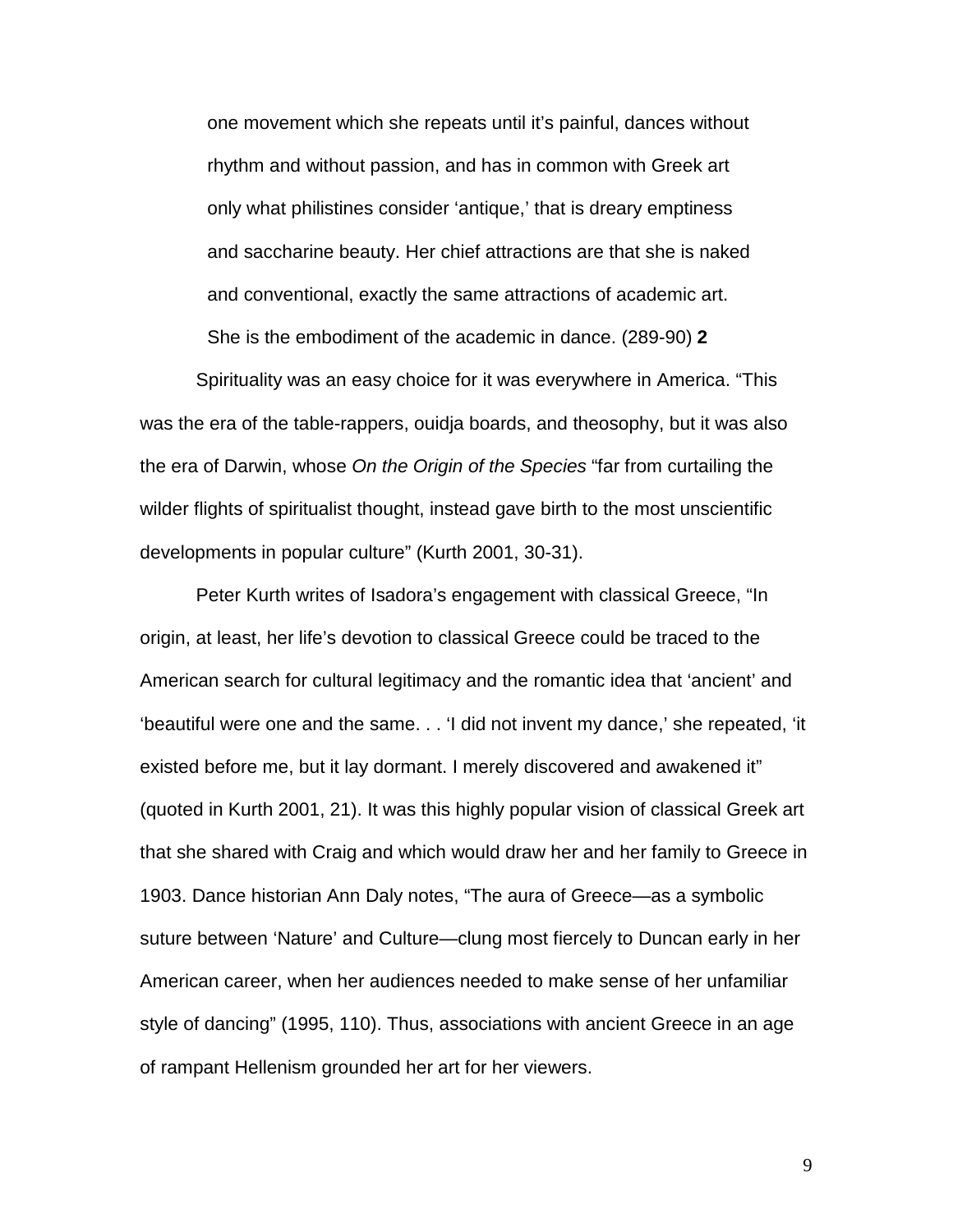She seems to have first been moved to emulate Greek dancing in London, where "we spent most of our time in the British Museum where Raymond [her younger brother] made sketches of all the Greek vases and bas-reliefs, and I tried to express them to whatever music seemed to me to be in harmony with the rhythms of the feet and Dionysiac set of the head, and the tossing of the thyrsis" (Duncan 1927, 54-55). As art historian Tyler Jo Smith notes, "it is impossible to say exactly which kind of vases she used, and it is safe to assume that she was less concerned with technique. . .provenance. . . or chronology. . . than she was with the most helpful and, for her unique purposes, reproducible in terms of poses, gestures, or clothing. When she drew inspiration from vases, it seems she did so indiscriminately, though it is important to stress that she looked to the hand-holding line dancers that adorn many vessels, and may well have been attracted to their female subject matter" (2011, 84). As a solo dancer she also, curiously, frequently claimed that she was representing the chorus. "From the beginning I conceived the dance as a chorus or community expression" (Duncan 1927, 140).

Although she never gave up the ideal, the reality of Athens, little more than a primitive village set in the classical ruins in 1903, most likely dismayed her, as it had Lord Byron less than a century before. She describes "bedbugs, hard wooden planks for sleeping, the assorted perils of the countryside" (Albright 2011, 64). Byron's contemporary the French viscount Chateaubriand quipped, "Never see Greece, Monsieur, except in Homer. It is the best way" (quoted in Todorova 1997, 94). The Duncans bought land for a house "that was far from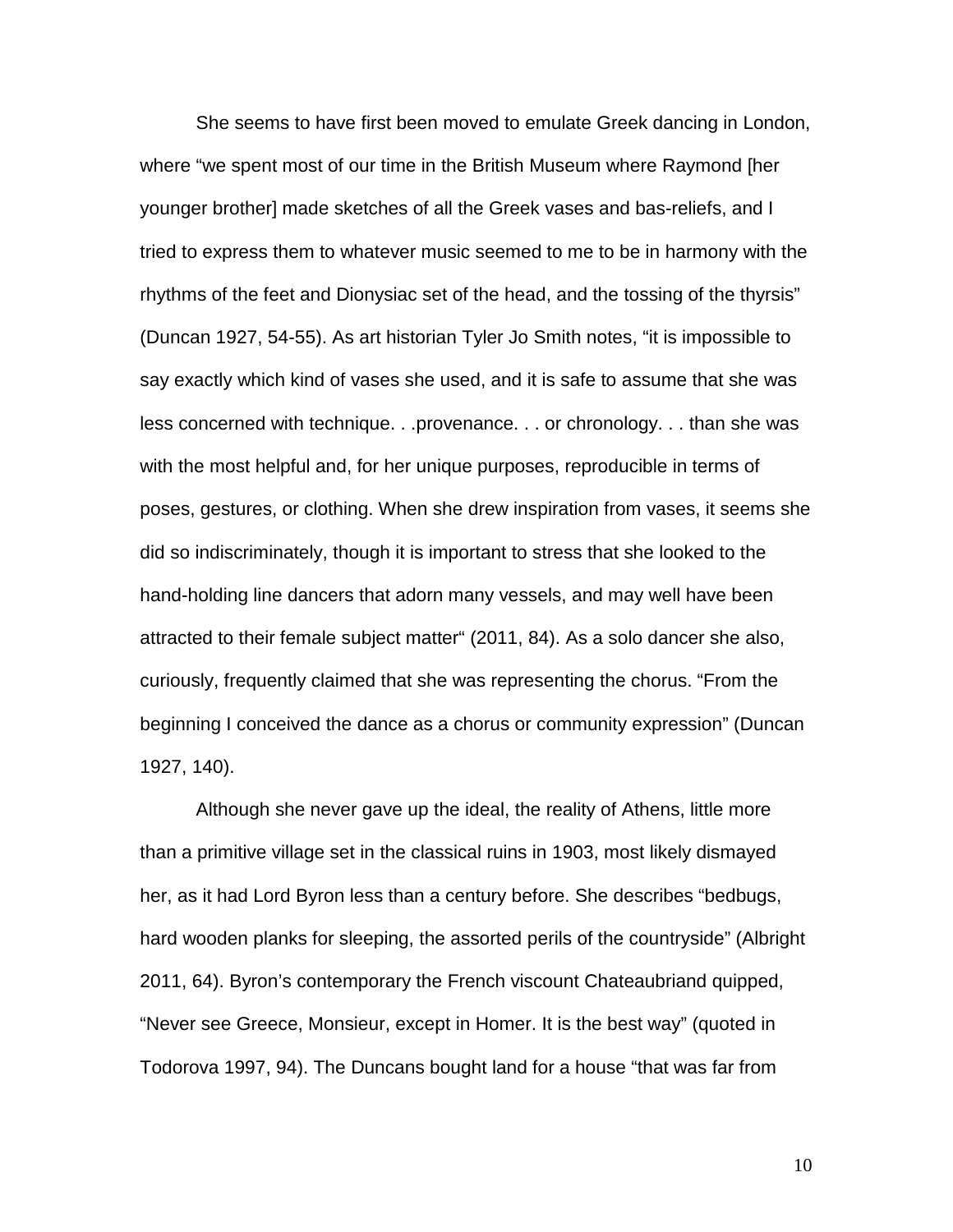Athens, and was rocky soil, producing only thistles. Besides, there was no water anywhere near the hill". . . We decided to remain forever in Greece" (Duncan 1927, 124, 126). Her brother Raymond remained there for years, living on a shepherd's diet, wearing sandals and robes, which he wove himself. Hers was a more realistic viewpoint, and while she may have worn ancient robes on stage, she also liked good hotels and haute couture, which the considerable revenues from her performances enabled her to enjoy.

Although Isadora never credited her sources, except vague references to "nature" and "ancient Greece," she nonetheless considered herself to be reviving an ancient dance tradition that had not been performed for two millennia. She may well have been inspired by the work of a French musician Maurice Emmanuel (1862-1938) who "studied rhythm as such, in Greek poetry, in Greek music and in Greek dance—ancient Greek mousike" (Narebout 2010, 42). For Emmanuel used the new technology, photography, namely chronophotography and early cinema, familiar through the photographs of Eadweard Muybridge. "Emmanuel looked at ancient images of dancing in the same way that he looked at modern photographs" (Narebout 2011, 45). Through the taking of a series of poses, Emmanuel was convinced that he had found the authentic ancient Greek dance. Dance historian Frederick Narebout is convinced that Isadora had access to Emmanuel's work, which had rather wide circulation. It is well known that Isadora went everywhere to view Greek art. Other researchers were also attempting to recover authentic Greek dance. But as Narebout notes of Isadora Duncan, "She never mentions Emmanuel. . . But then she hardly ever referred to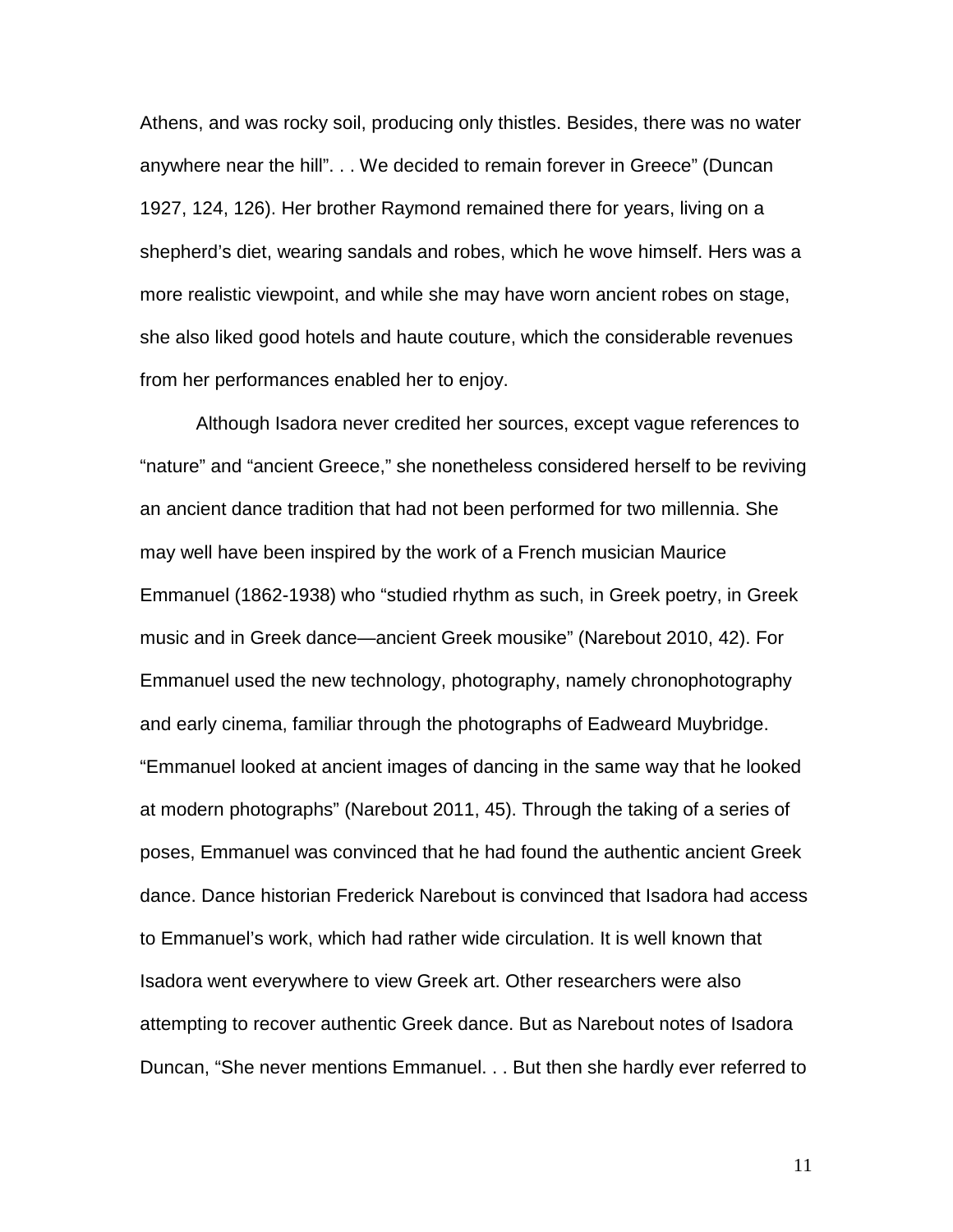influences within the field of dance: she apparently did not intend to detract from her own originality" (2011, 50).

The enthusiasm for Emmanuel's work, classical posing, revival Greek urn dancing, and similar attempts at reviving the glory of ancient Greece lasted until World War I. I am sure many remember the brilliant moment in *The Music Man*, set in turn-of the-century Iowa, in which Hermione Gingold and a bevy of middleaged housewives, clad as nymphs in Greek robes declaimed in throbbing voices: "One Grecian Urn," which gives the modern audience a notion of what that "artistic" enterprise must have looked like. And as dance historian Ann Cooper Albright notes that women like Isadora Duncan, Colette and Loie Fuller, "Despite the quite different looks of the their performances—these women were connected by the fact that, at some point in their careers, they all conjured a vision of ancient Greece to enhance the representation of their bodies as agents of self-expression" (2011, 59). Greece was in the air, as well as in a great deal of columned architecture of the period.

There remains a large question as to whether Isadora, through viewing Greek art and statuary was attempting to recreate actual dances or whether she was interpreting it in an impressionistic way. "In 1903 she stresses that she does not seek to recreate Greek movement, but a 1909 Paris programme again speaks of 'reconstitutions de danse antique'. If Duncan' position on this issue is unclear this is probably the result of both confusion and opportunism, in varying combinations. Whatever she said herself, from the evidence a good case can be made for antiquity being the main inspirational force in her career" (Narebout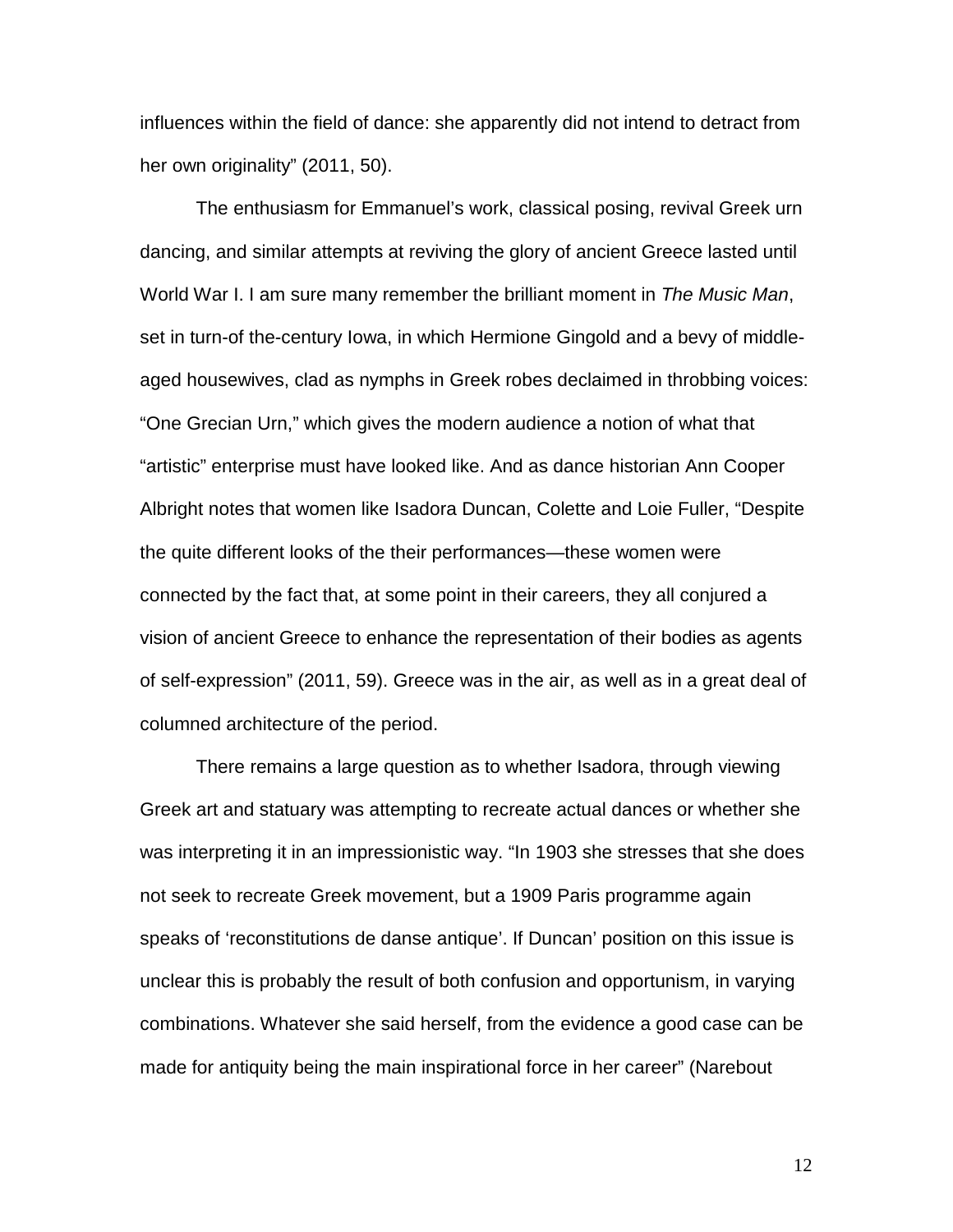2010, 51). In her autobiography she writes that while in Paris they spent hours in the Louvre "absolutely absorbed in the Greek vases. . . We spent so much time in the Greek vase room that the guardian grew suspicious and when I explained in pantomime that I had only come there to dance, he decided that he had to do with harmless lunatics, so he let us alone" (1928, 67).

In the early part of her career, at the turn of the century, French painter Eugene Carrière said of her dancing, "Isadora in her desire to express human sentiments, found in Greek art the finest models. Full of admiration for the beautiful bas-relief figures, she was inspired by them. Yet, endowed with an instinct for discovery, she returned to Nature, whence came all these gestures and believing in imitating and revivifying the Greek dance, she found her own expression" (Duncan 1928, 82). And all of the drawings and photographs of Isadora at that period depict her in (very short) versions of Greek tunics. (See Loewenthal).

In relation to the claims of Isadora as the mother of modern dance, Frederick Narebout states: "Isadora Duncan and the many others like her are not harbingers of 'modern dance' or even the modern age. . . their heyday was the final years of the long nineteenth century, until 1914. Duncan tried to reinvent herself, but it was the 'Greek' label—once a ticket to success—that stuck and that caused her to be out of fashion well before she died in 1927" (2011, 55). And although Isadora Duncan waffled between claiming to be resuscitating ancient Greek dance, and merely being inspired by it, her audiences certainly thought that she was attempting to embody that ancient art form. And, thus, I suggest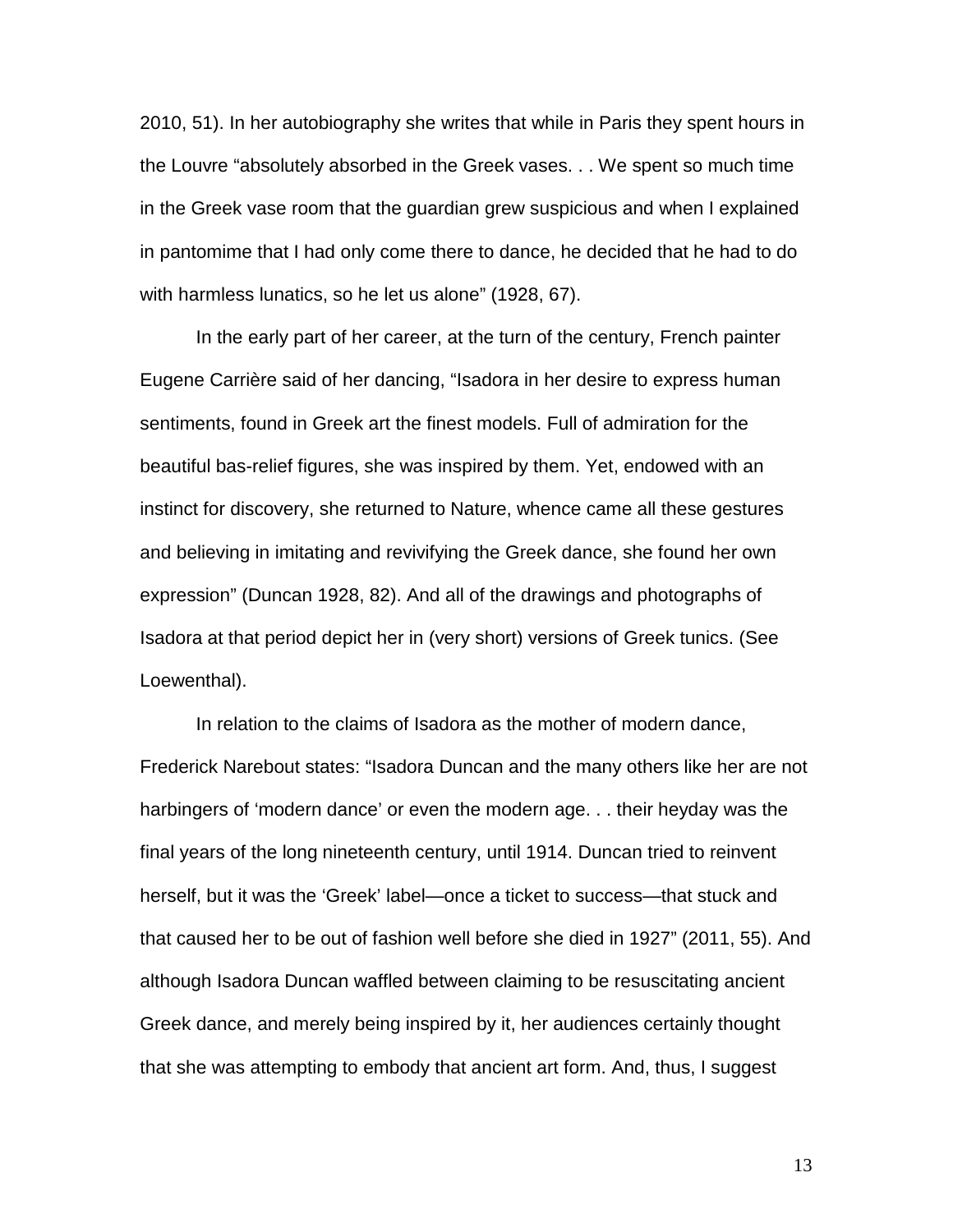that rather than being the mother of modern dance, she was, in fact, the last gasp of ancient Greece urn dancing and the nineteenth-century Romanticism that produced it. Her autobiography breathes the wonderment of Romanticism, not the stark lines of modernism.

### **Notes**

1. During the Edward Gordon Craig Conference held at Pomona College, March 28-30, 2013, Lori Belilove, one of the foremost interpreters of Isadora Duncan's oeuvre, gave a concert featuring several reconstructions of Isadora Duncan's works just a few hours after I had delivered my paper. I remained more than ever convinced, that not only were the "childlike" and simple movement descriptions correct, but that the aesthetic impulses of Duncan's work were rooted in the nineteenth century. It is difficult to imagine Martha Graham dancing to Brahms' "Lullaby."

2. Kessler later relents in his opinion of her artistry. "Poor Isadora! She never could rid herself of something philistine and school-marmish, however much she tried by way of free love and selection her children's fathers to break the bounds of convention and American Puritanism in her art. Yet she was a real artist, and art and tragedy constituted an ineradicable an element of her private life as did her Californian philistinism. Dancing of the caliber which today we hold in high esteem, and even the Russian Ballet, would not have been possible without her" (1971, 330).

### **Bibliography**

Albright, Ann Cooper. 2010. "The Tanagra Effect: Wrapping the Modern Body in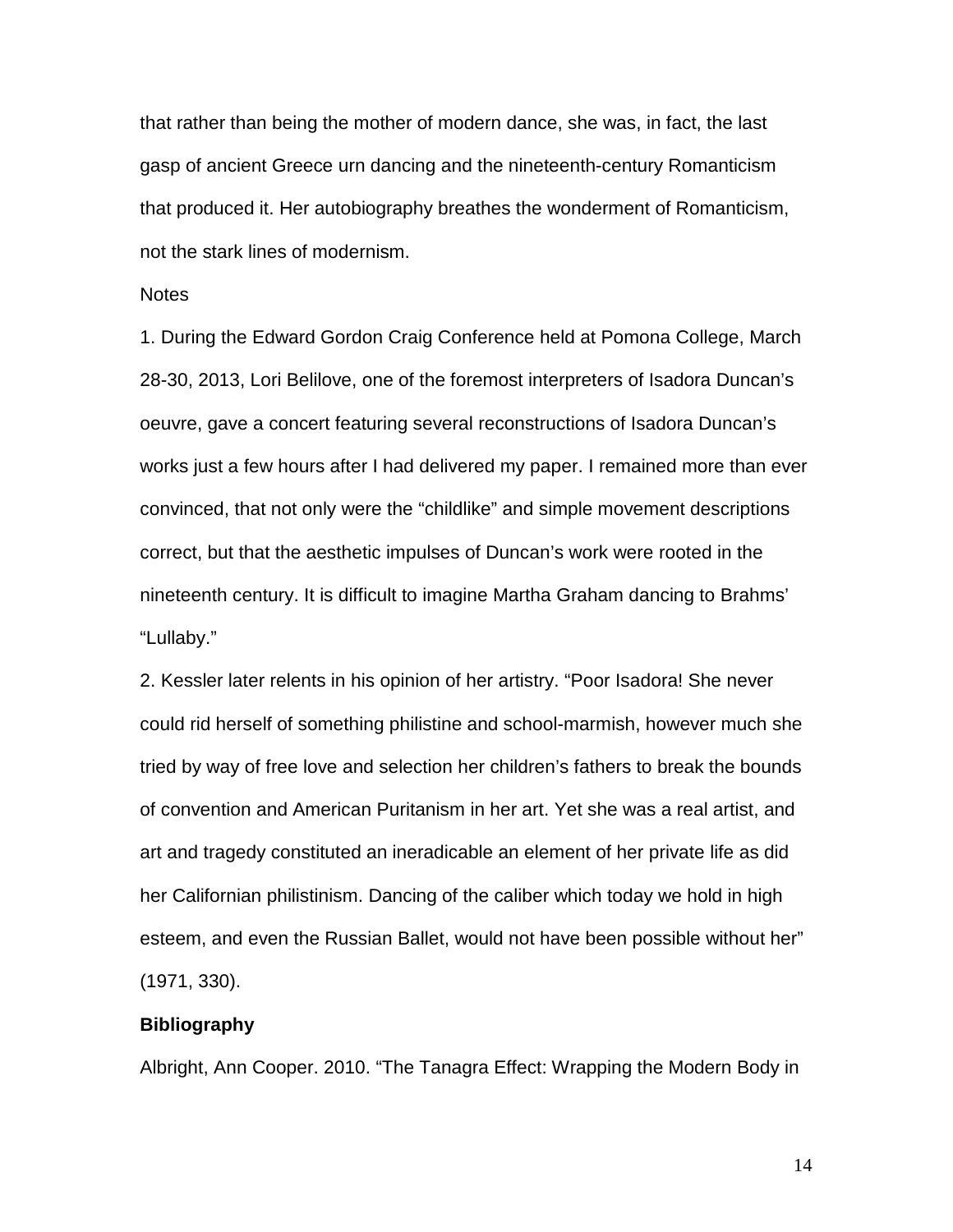the Folds of Ancient Greece." In Fiona Macintosh, Editor. *The Ancient Dancer in the Modern World*. NY and London: Oxford University Press, 57-76.

- Bannerman, Henrietta. 2010. "Ancient Myths and Modern Moves: The Greek-Inspired dance Theatre of Martha Graham." In Fiona Macintosh, Editor. *The Ancient Dancer in the Modern World*. NY and London: Oxford University Press, 255-276.
- Daly, Ann. 1995. *Done into Dance: Isadora Duncan in America*. Indianapolis and Bloomington: Indian University Press.

Duncan, Isadora. 1927. *My Life*. NY: Boni and Liverwright.

Kessler, Count Harry. 2011. *Journey to the Abyss: The Diaries of Count Harry Kessler, 1880-1918.* Edited and Translated by Laird M. Easton. NY: Knopf.

Kurth, Peter. 2001. *Isadora: A Sensational Life*. Boston: Little, Brown & Co.

- Loewenthal, Lillian. 1993. *The Search for Isadora: the Legend and Legacy of Isadora Duncan.* NY: Princeton Book Store.
- Narebout, Frederick. 2010. "'In Search of a Dead Rat': the Reception of Ancient Greek Dance in Late Nineteenth-Century Europe and America." In Fiona Macintosh, Editor. *The Ancient Dancer in the Modern World*. NY and London: Oxford University Press, 39-56.

Seroff, Victor. 1971. *The Real Isadora*. NY: Dial Press.

Shay, Anthony. 2008. *Dancing Across Borders: The American Fascination with Exotic Dance Forms.* Jefferson, NC: McFarland & Co.